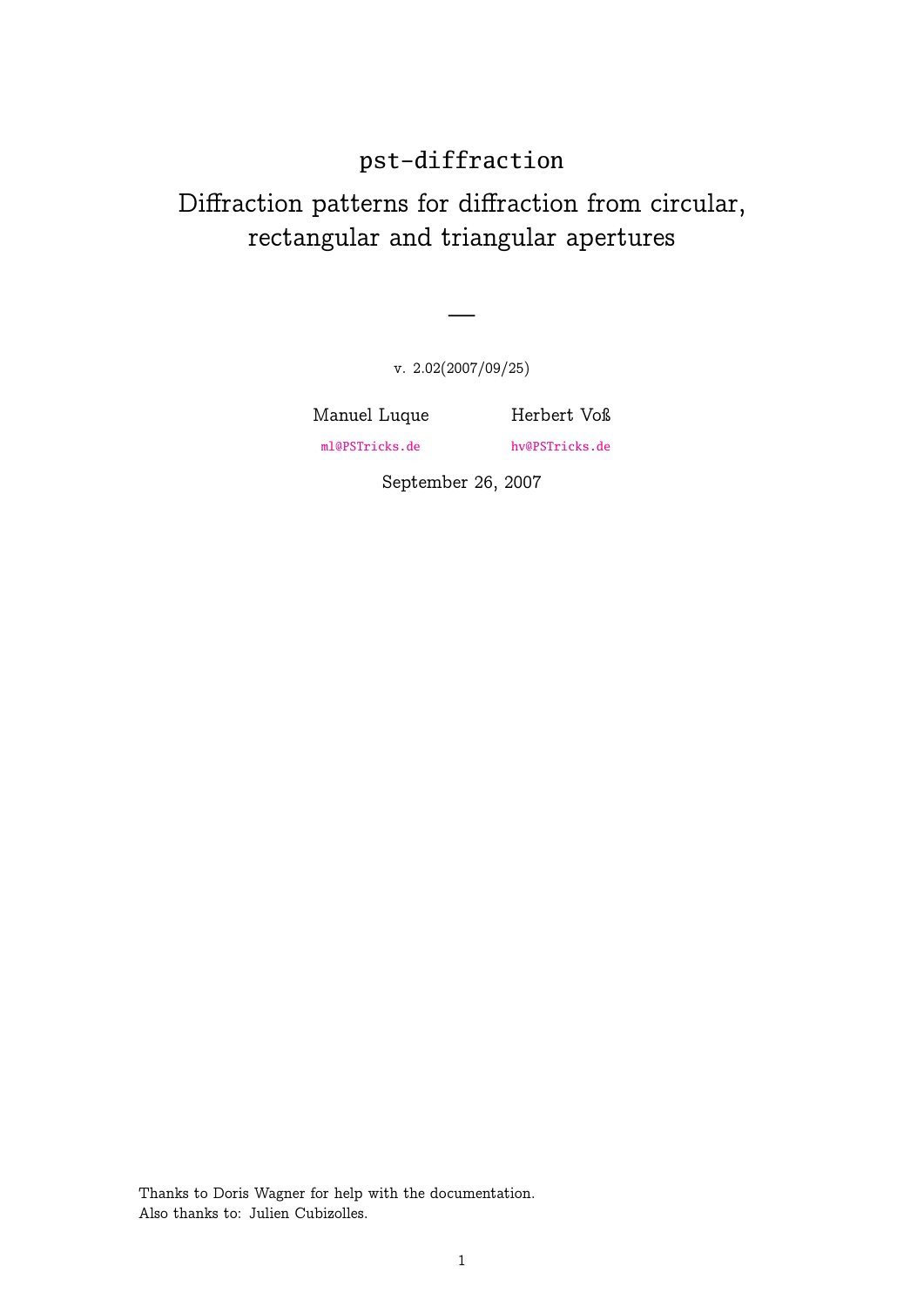# Contents

| 1 Optical setup                              | 3        |
|----------------------------------------------|----------|
| 2 The color                                  | 3        |
| 3 Diffraction from a rectangular aperture    | 4        |
| 4 Diffraction from two rectangular apertures | $\bf{5}$ |
| 5 Diffraction from a circular aperture       | 6        |
| 6 Diffraction from two circular apertures    | 6        |
| 7 Diffraction from a triangular aperture     | 8        |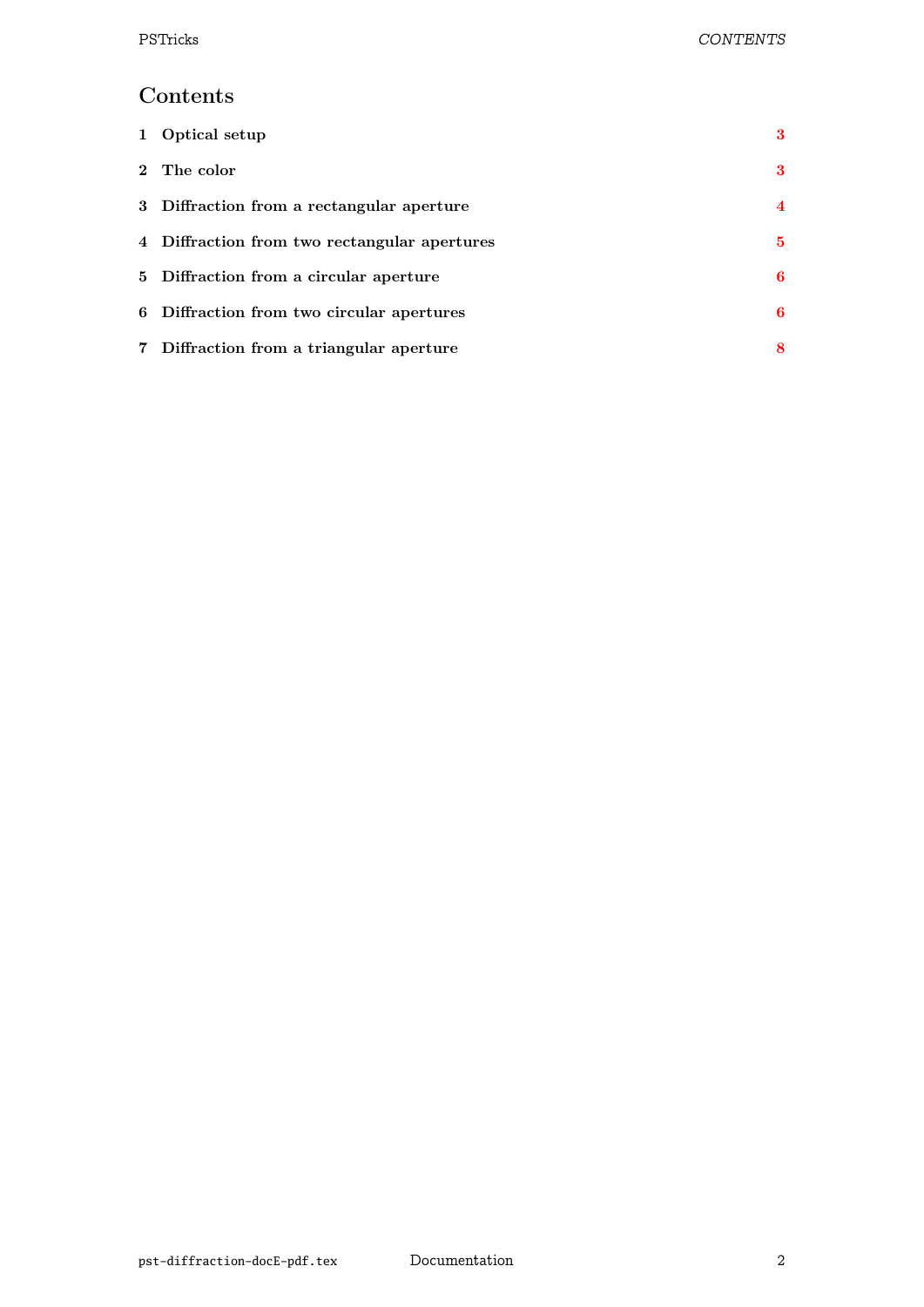### 1 Optical setup



Monochromatic light rays diverging from the focal point S of a positive lens L' emerge parallel to the axis and strike the aperture stop E with the aperture T. The light bends behind the aperture, this bending is called diffraction: Every point in the opening acts as if it was a point source (Huygens's principle) and the light waves of all those points overlap and produce an interference pattern (diffraction pattern) on a screen. When the screen is very far away, the observed patterns are called Fraunhofer diffraction patterns. In this case one can assume that the rays from the aperture striking the same point P on the screen are parallel.

In practice one wants to realize a short distance between the aperture stop and the screen. Hence one sets up a converging lens L after the opening and installs the screen into the focal plane (containing the points P and O) of this lens. Parallel rays incident on the lens are then focused at a point P in the focal plane.

With the following PSTricks-commands we can draw the diffraction patterns for different geometric forms of apertures. It is understood that only monochromatic light is used. The aperture stops can have rectangular, circular or triangular openings.

The options available are the dimensions of the aperture under consideration and of the particular optical setting, e.g. the radius in case of an circular opening. Moreover one can choose the wavelength of the light (the associated color will be given automatically by the package).

There are three commands, for rectangular, circular and triangular openings respectively:

```
\psdiffractionRectangle[<Optionen>]
\psdiffractionCircular[<Optionen>]
\psdiffractionTriangle[<Optionen>]
```
### 2 The color

The desired color is defined by specifying the associated wavelength  $\lambda$  (in nanometers). Red for instance one gets by the option [lambda=632] because red light has the wavelength  $\lambda_{\text{rot}} =$ 632 nm.

The conversion of the wavelength into the associated RGB-value is done by PostScript. The code is similar to the code of a FORTRAN program which can be found here: http://www.midnightkite.com/color.html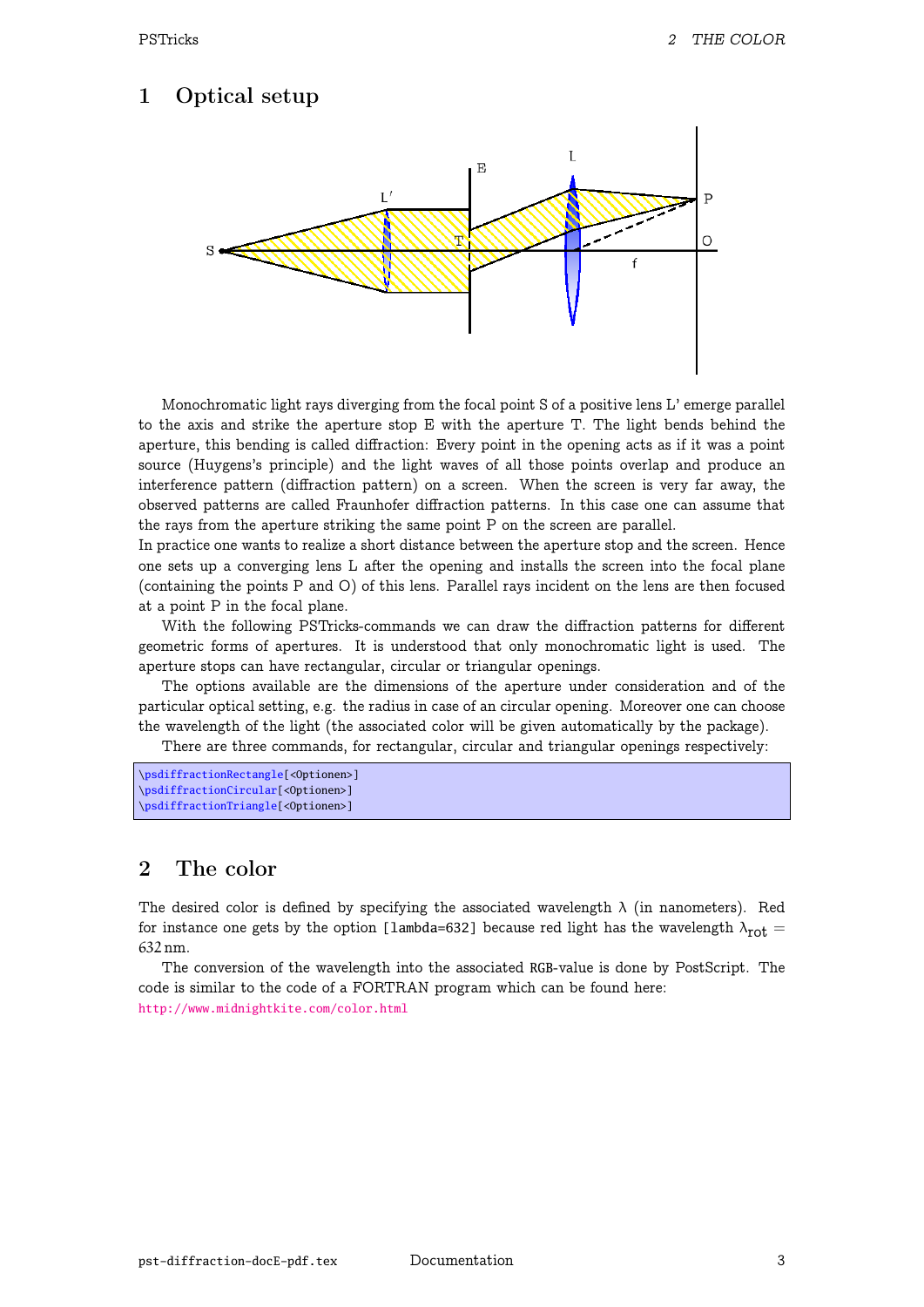### 3 Diffraction from a rectangular aperture



The width of the rectangle with the area  $h = k \times a$  is defined by the letter [a], the height by  $[k]$ . The focal length is specified by  $[f]$ , the desired resolution in pixels [pixel]. With the option [contrast] one can improve the visibility of the minor secondary maxima more. We get a black and white picture if we use the option  $[colorModel]$ , the option  $[colorModel]$ provides the associated negative pattern. The options [colorMode=2] and [colorMode=3] render color pictures in the CMYK and RGB color model respectively.

By default the settings are as follows: [a=0.2e-3] in m; [k=1]; [f=5] in m; [lambda=650] in nm; [pixel=0.5]; [contrast=38], greates value; [colorMode=3]; [IIID=false].







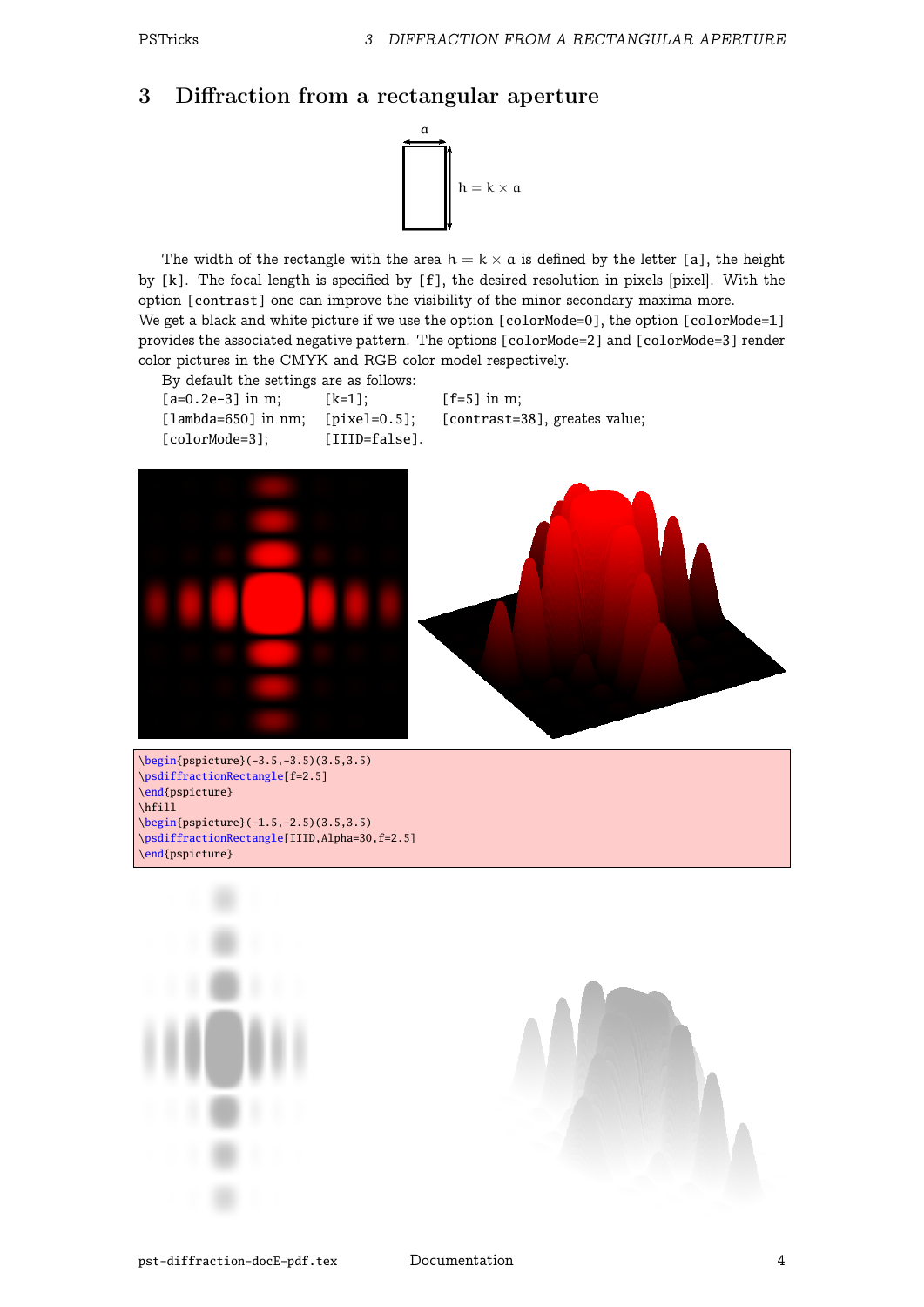#### PSTricks 4 DIFFRACTION FROM TWO RECTANGULAR APERTURES

 $\begin{bmatrix} 2, -4(2, 4) \end{bmatrix}$ \psdiffractionRectangle[a=0.5e-3,k=0.5,f=4,pixel=0.5,colorMode=0] \end{pspicture} \hfill  $\begin{cases} (0,-3)(4,4) \end{cases}$ \psdiffractionRectangle[IIID,a=0.5e-3,k=0.5,f=4,pixel=0.5,colorMode=0] \end{pspicture}



\begin{pspicture}(-2.5,-2.5)(3.5,3) \psdiffractionRectangle[a=0.5e-3,k=2,f=10,lambda=515,colorMode=1] \end{pspicture} \hfill \begin{pspicture}(-1.5,-2)(3.5,3) \psdiffractionRectangle[IIID,Alpha=20,a=0.5e-3,k=2,f=10,lambda=515,colorMode=1] \end{pspicture}



```
\begin{pspicture}(-3.5,-1)(3.5,1)
\psdiffractionRectangle[a=0.5e-3,k=20,f=10,pixel=0.5,lambda=450]
\end{pspicture}
\hfill
\begin{pspicture}(-3.5,-1)(3.5,4)
\psdiffractionRectangle[IIID,Alpha=10,a=0.5e-3,k=20,f=10,pixel=0.5,lambda=450]
\end{pspicture}
```
# 4 Diffraction from two rectangular apertures

This simulation was provided by Julien CUBIZOLLES.

It is also possible to render the diffraction pattern of two congruent rectangles (placed parallel such that their base is located on the x-axis) by using the option [twoSlit]. By default this option is deactivated. The distance of the two rectangles is specified by the option s. The default for s is  $12e^{-3}$  m.



\begin{pspicture}(-4,-1)(4,1) \psdiffractionRectangle[a=0.5e-3,k=10,f=10,pixel=0.5,lambda=650,twoSlit,s=2e-3] \end{pspicture}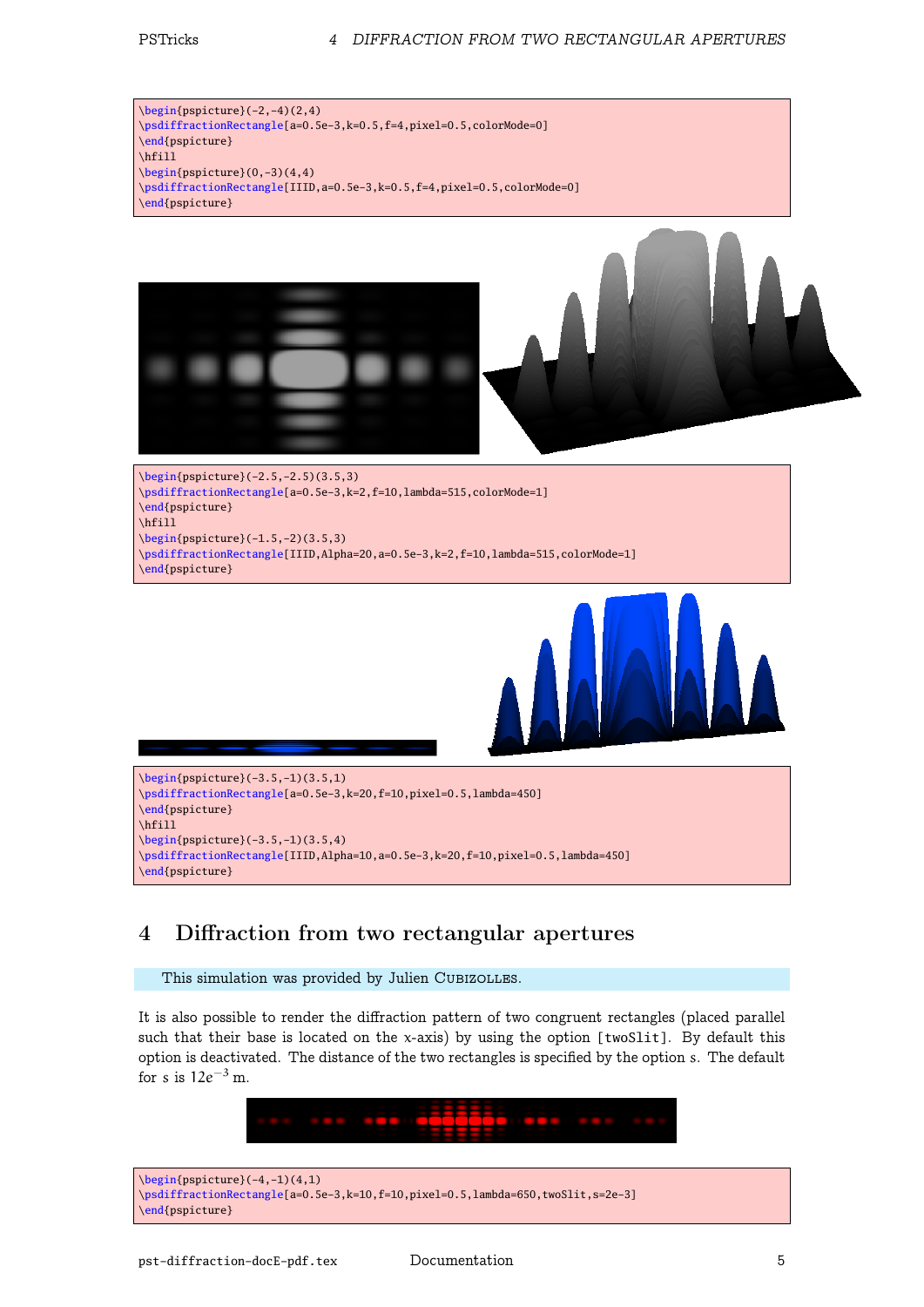$%$ 



\begin{pspicture}(-2,-1)(4,4) \psdiffractionRectangle[IIID,Alpha=20,a=0.5e-3,k=10,f=10,pixel=0.5,lambda=650,twoSlit,s=2e-3] \end{pspicture}

### 5 Diffraction from a circular aperture

The radius of the circular opening can be chosen via the letter r, e.g.  $[r=1e-3]$ . The default is  $r = 1$  mm. In the first quadrant PSTricks displays the graph of the intensity distribution (the maximum in the center will be cropped if its height exceeds the margin of the pspictureenvironment).



# 6 Diffraction from two circular apertures

Only the case of equal radii is provided, this common radius can be defined like in the previous section via  $[r=...]$ . Furthermore one has to give the half distance of the circles measured from their centers by [d=...], e.g. [d=3e-3]. Also the option [twoHole] has to be used. The rendering process could take some time in this case. . .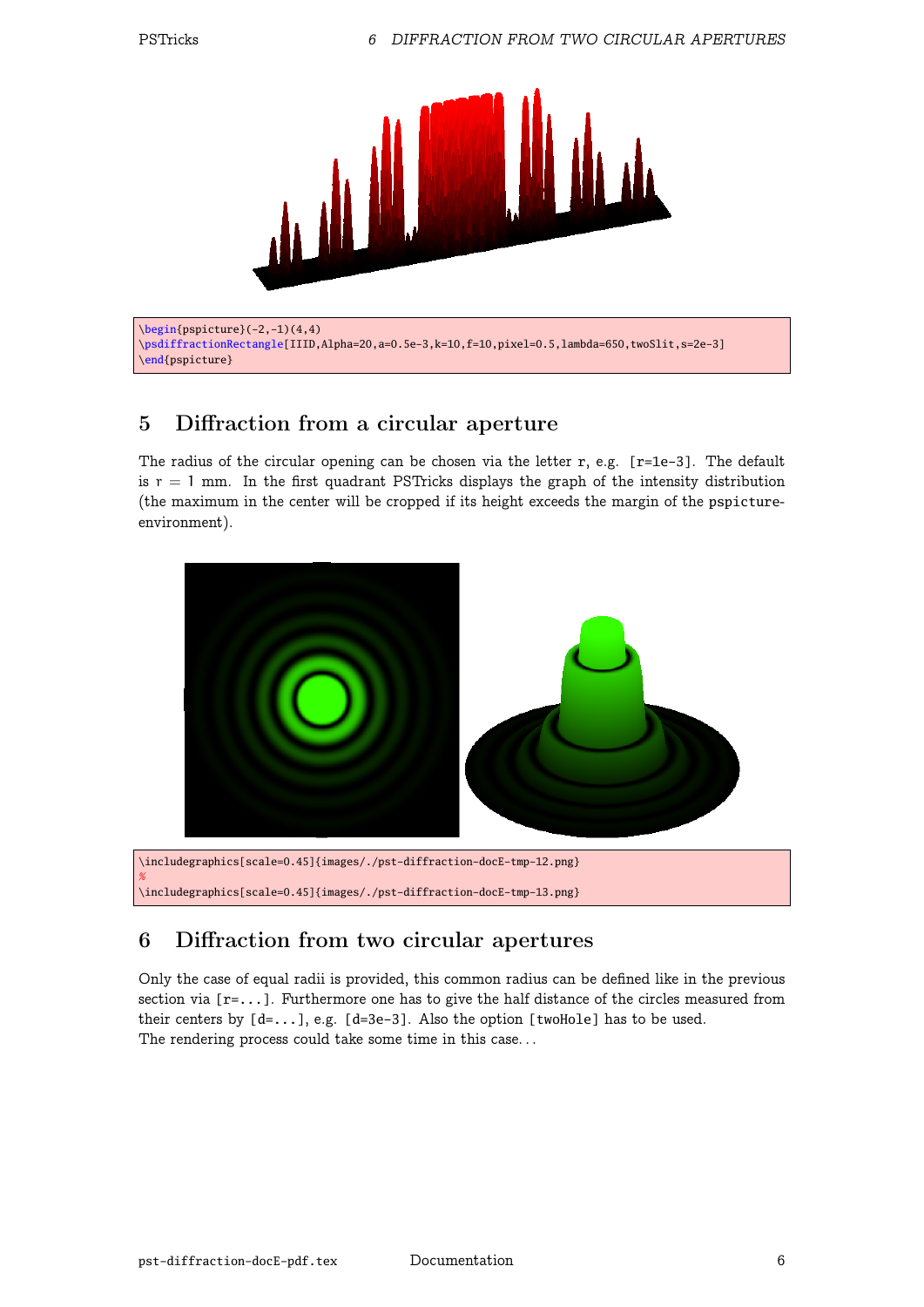



```
\psdiffractionCircular[r=0.5e-3,f=10,d=2e-3,lambda=700,twoHole,colorMode=0]
\end{pspicture}
%\begin{pspicture}(-3.5,-2)(3.5,3.5)
\psdiffractionCircular[IIID,r=0.5e-3,f=10,d=2e-3,lambda=700,twoHole,colorMode=0]
\end{pspicture}
```
Not in every case bands occur in the central circle. The number N of those inner bands is given by  $N = 2.44 \frac{d}{r}$ . Thus this effect is not observable until  $N \ge 2$  or  $d = \frac{2r}{1.22}$  (see http://www.unice.fr/DeptPhys/optique/diff/trouscirc/diffrac.html).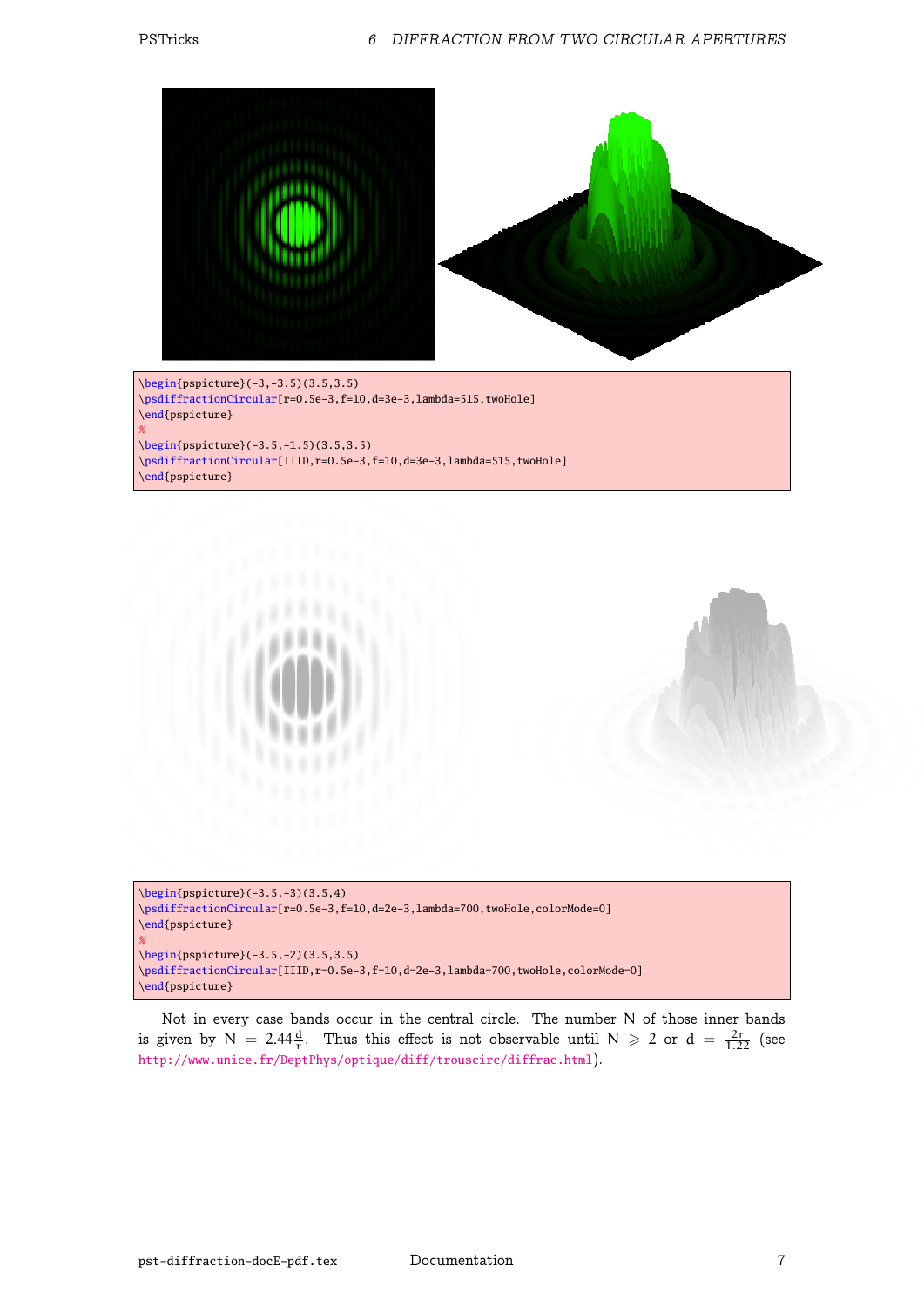

\begin{pspicture}(-3.5,-1.5)(3.5,3) \psdiffractionCircular[IIID, r=0.5e-3, f=10, d=4.1e-4, lambda=632, twoHole] \end{pspicture}

# 7 Diffraction from a triangular aperture

Only the case of an equilateral triangle is provided, whose height [h] has to be defined as an option. As is generally known, h can be computed from the length s of its side by  $h = \frac{\sqrt{3}}{2}s$ . A black and white picture can be obtained by using the option [colorMode=0].



```
\psdiffractionTriangle[f=10,h=1e-3,lambda=515,contrast=38]
\end{pspicture}
\quad
\begin{bmatrix} (-3, -3)(3, 2.5) \end{bmatrix}\psdiffractionTriangle[f=10,h=1e-3,colorMode=1,contrast=38,lambda=515]
\end{pspicture}
\quad
\begin{pspicture}(-3,-3)(3,2.5)
\psdiffractionTriangle[f=10,h=1e-3,colorMode=0,contrast=38,lambda=515]
\end{pspicture}
```